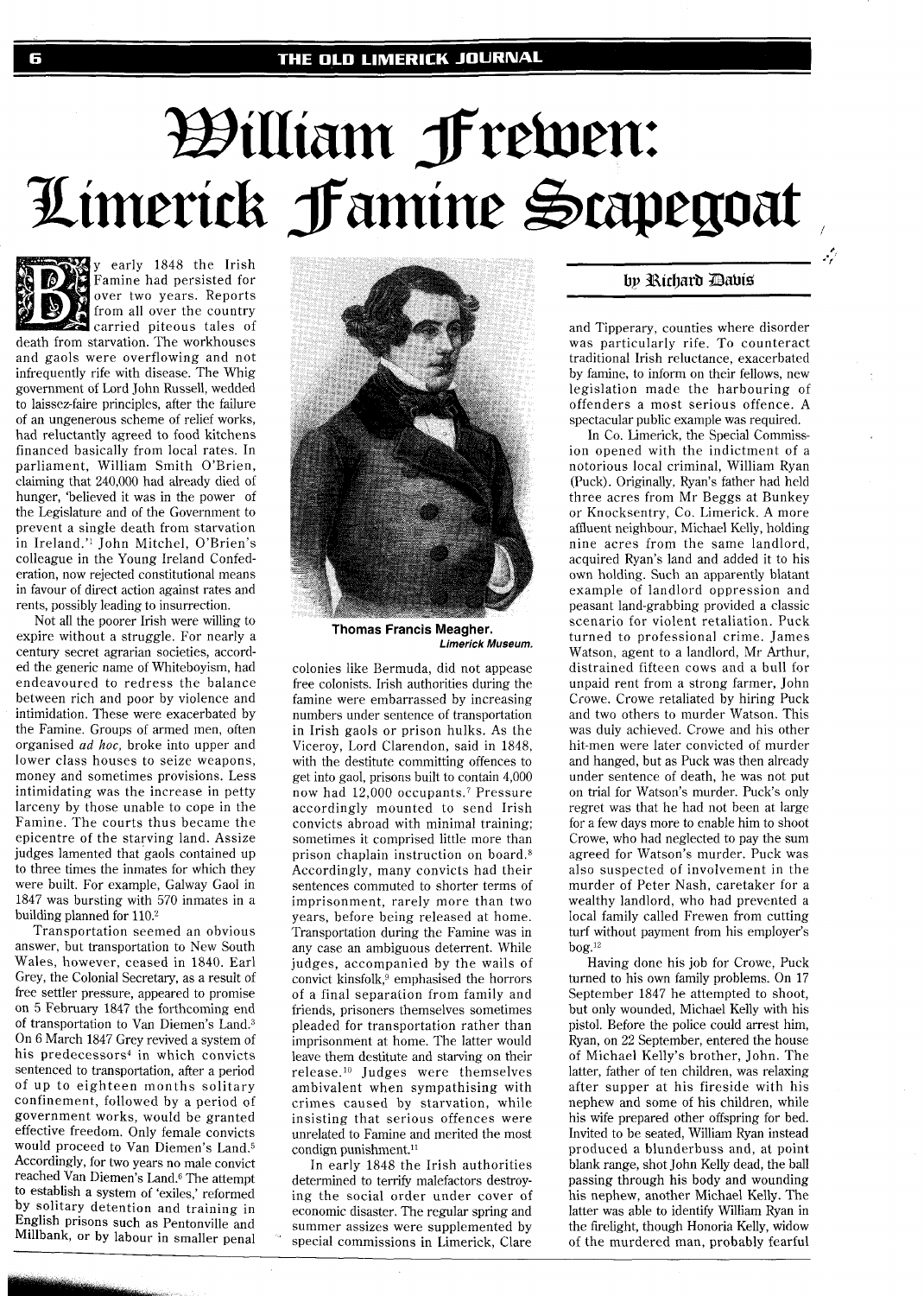of retaliation, claimed the light was insufficient for identification. A third Michael Kelly, described as a servant boy, sufficiently close to grab at the blunderbuss, also identified Puck.

Despite the eloquence of James O'Hea, a defending barrister in many such cases, the jury, which included Robert O'Brien, brother of the patriot, was convicted by the Irish Attorney-General, J.H. Monaghan, assisted by G. Bennett QC, Crown Prosecutor for the Munster Circuit. Without leaving the box, it found Puck guilty. He was not sentenced immediately, as the Attorney-General persuaded Chief Justice Francis Blackburne to bring him up again with William Frewen or Frewin, accused of aiding and abetting the notorious criminal.13

On the following morning, therefore, William Ryan, protesting innocence of the charge, was duly condemned to death. His argument that he was of good character and industrious, while his opponents were sheep stealers and perjurers, had no effect on the court. The Chief Baron, D.R. Pigot,<sup>14</sup> father of the prominent Young Irelander, John Pigot, expatiated on the enormity of Ryan's crimes, emphasising that he had murdered a small farmer, not a person of rank. It was then William Frewen's turn.

The eldest of five brothers who lived with their sister near Ryan, Frewen described himself as a farm labourer. Though police witnesses deposed that Frewen had attempted to disarm Ryan when he challenged them with the blunderbuss, the jury again registered a conviction without leaving the box. The evidence of Mary Ryan, Frewen's former servant, who possibly nursed a grievance, that he knew Puck was wanted for murder before the latter's arrival at the house, seems to have been decisive. Later Frewen rejected this claim, maintaining that his offence was 'harbouring a man who had fired at another, he was about two hours in my house.'<sup>15</sup>

Chief Justice Francis Blackburne, rejecting leniency towards the first conviction under the new act against harbouring, admitted that policy required severe punishment to deter others. He accordingly sentenced Frewen to transportation for life. The Dublin *Freeman's Journal* was most unhappy with such an outcome. It was 'trifling with human life' to send into perpetual banishment someone who had assisted a person only suspected of an offence. The paper also attacked the argument of the Attorney-General that such crimes as Puck's were not linked to current distress. The action of the landlord, Mr Beggs, in evicting the Ryans belied such arguments.I6 In his biography of his father, Edward Blackburne defended the Chief Justice's decision, admitting it was 'a fearful punishment, but one which the condition of the country imperatively demanded.' The son of the Chief Justice fully understood that his father confronted an Irish peasant culture which abhorred the informer. Not only were country folk unwilling to hand over offenders, but often gave them positive assistance. He attributed this to terrorism and intimidation, clan loyalty, and a general hatred for the law. The futility of using legal sanctions to destroy an Irish tradition was demonstrated by Chief Justice Blackburne, who harangued his jury in a similar celebrated case, only to find that they acquitted the prisoners.<sup>17</sup> The Dublin *Evening Mail,* a Tory contemporary of the *Freeman's Journal,* opposed its rival's reasoning. It considered the conviction 'perhaps, the most important that has taken place in our memory', in that it struck a blow against peasant support for criminals. In Tipperary it perceived an immediate reluctance to succour criminal suspects. In Limerick itself, the judge at the following assizes was presented with the traditional white gloves depicting an absence of crime. $^{18}$ 

Puck was duly hanged outside Limerick Gaol in early February. His *sang froid,* manifested in an apology to a cabman whose horse he shot in an earlier robbery, created considerable morbid interest in his fate.19 But the authorities appeared more interested in the Frewens. After William had been sentenced, John and Thomas Frewen were tried for the same offence. When the judge gave John twelve months imprisonment and Thomas six, the former offered to undertake his brother's sentence in addition to his own. Otherwise the family home would be neglected. As Thomas had already served two-thirds of his sentence, the Chief Justice rejected the plea. Another Frewen brother was out of the house at the time of Puck's visit, while the youngest was considered too young to be held responsible. Similarly their sister was not, as had once been expected, charged as an accessory after the crime.2o

According to the *Freeman,* in Limerick 'the most important conviction is said to be that of Frewen.'<sup>21</sup> In charges to the grand juries at the opening of the Special Commissions in Ennis (Clare) and Clonmel (Tipperary) both Chief Baron Pigot and Chief Justice Blackburne heavily emphasised the fate of William Frewen as a warning to those weak enough to be persuaded to assist criminals.22 At Limerick the Chief Justice commented again on Frewen's case when reviewing the convicts assembled for transportation. They were then placed handcuffed in pairs between two policemen on horse-driven cars to begin their dismal journey to Dublin. Accompanying detachments of the Queen's Bays, Mounted Police and 92nd Highlanders completed the grim cavalcade designed to intimidate potential wrong-doers.23 At Kingstown Harbour, outside Dublin, the *Bangalore* lay waiting to ship 250 convicts from all parts of Ireland to penal colonies.24

William Frewen was amongst those embarked on the *Bangalore*,<sup>25</sup> a Jerseybuilt ship of 877 tons, which a few weeks later set sail for Bermuda, arriving in late April. Frewen was one of the numerous

Irish convicts disembarked. On 9 April, other convicts trained in Bermuda and prepared for tickets-of-leave were sent on the *Bangalore* to Van Diemen's Land, arriving on 14 July.<sup>26</sup> The Home Secretary, Sir George Grey, was concerned that, contrary to his guidelines, the convicts on the *Bangalore* contained many Irish unfit for heavy labour and under 20 years of age.<sup>27</sup> For his part, the Governor of Bermuda, Capt. Charles Elliott, was sympathetic towards the Irish Faminet victims on the *Bangalore.* Attributing many of their offences to the 'dreadful calamity', Elliott found these Irish prisoners quiet and manageable. He wanted to keep the 68 prisoners, whose low stature and childish appearance he attributed to privation, separate from the hardened criminals.<sup>28</sup> As for the new batch of men sent on from Bermuda on the *Bangalore,* Elliott boasted 'that the colony of Van Diemen's Land will have rarely received 203 adult male passengers by one ship, containing a larger number of useful settlers in a new country.' Many were skilled tradesmen, trained in 'regular and laborious industry' and given steadiness by their convict experience.<sup>29</sup>

Two months later, a famous Irish patriot reached the colony as a convict. The celebrated Young Irelander, John Mitchel, was transported for treasonfelony, or seditious journalism. Though Mitchel was kept apart from ordinary Irish convicts in a separate cabin on the hulk *Dromedary* and not required to labour, his *Jail Journal* provides an interesting description of the system.30

Mitchel estimated that there were  $2,000$  convicts in the colony, $31$  which could scarcely accept many more. The Young Ireland exile observed Frewen and his fellows, wearing straw hats and white blouses, with an arrow and their numbers inscribed on the back, being marshalled like troops.<sup>32</sup> Marched in gangs, some in chains, the convicts worked in the quarries or new government buildings. Floggings were frequent. Convict mortality on the hulks, from diseases like dysentery, was very considerable, Mitchel was told.<sup>33</sup> Far from being a reformative experience, Mitchel was, like the Governor, convinced that new convicts were soon corrupted by the iniquities they encountered: gambling, vile language and the opportunities for corrupt trade, mild enough problems by modern prison standards. The Irish convicted by the special commissions 'were all about threequarters starved, and so miserably reduced by hardship, that they have been dying off very fast by dysentery.' Their commander, possibly Governor Elliott himself, informed Mitchel that 'they have no vice in them, are neither turbulent nor dishonest, nor give any trouble at all.' However, the commander was sure that they would soon become accomplished ruffians. In Dublin, the *Freeman's Journal*  put forward the same argument:

If *they went out innocent of serious guilt to Bermuda, they were sure to be*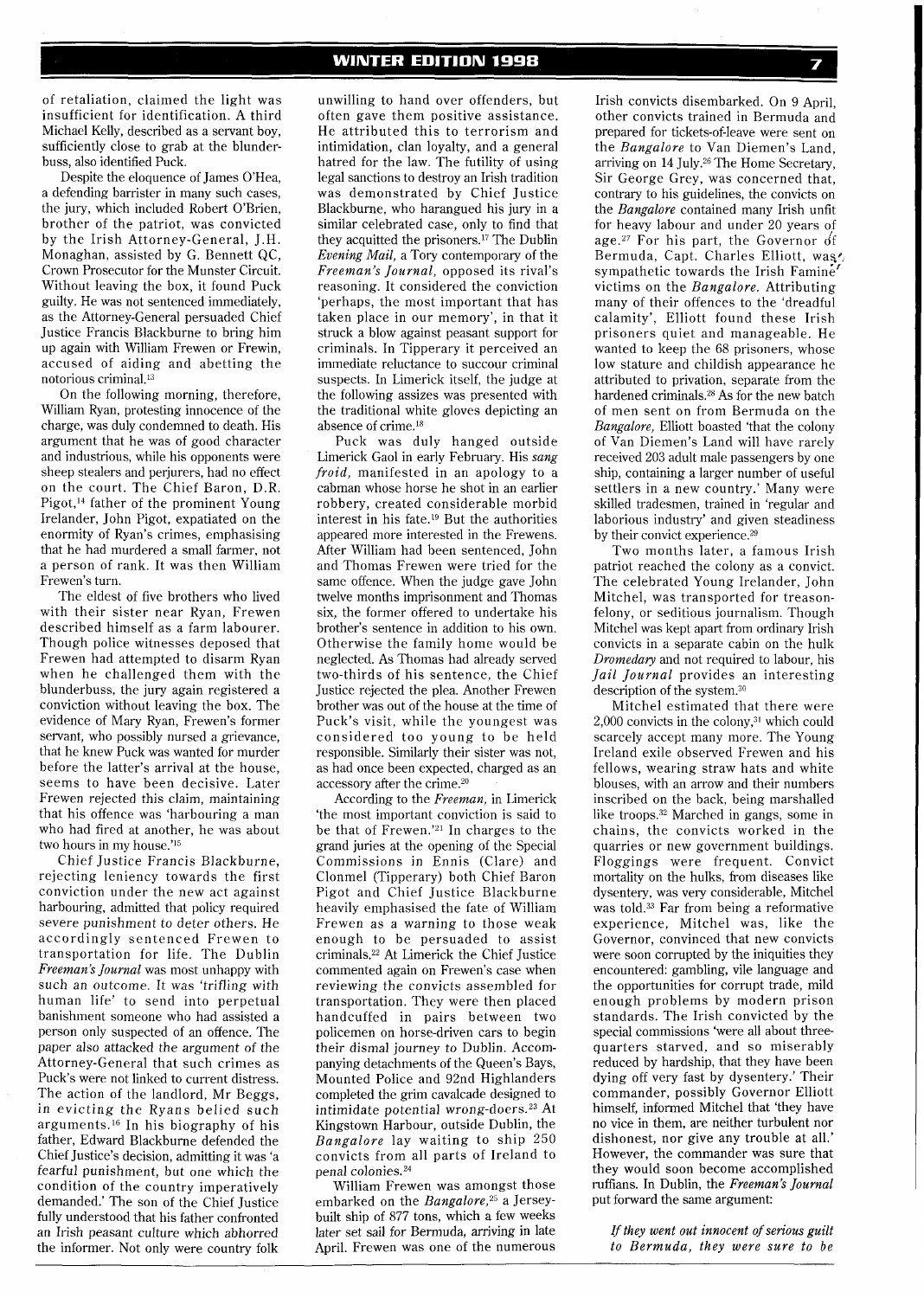*impregnated and demoralised by the infamous society into which they were cast. These boys of 18 had, perhaps, cut down a spade-handle in a gentleman's shrubbery, or filled their pockets with delicious Swedes, or, more infamous stil1;famine-goaded had committed the enormous crime of waylaying a fat wether.34* 

On the other hand, Mitchel was amazed that these young men now received a diet never available to them in Ireland: 'fresh beef three days in the week, and pork on the other days, pea-soup, tea, excellent loaf-bread.'35 In assessing the situation of the Irish, the Governor and the transported rebel were at one.

Suffering from chronic asthma, Mitchel took advantage of an opportunity to transfer to the more healthy climate of Cape Colony. The British Government, hoping to offload some of its convict excess in a new area, sent the *Neptune* to take a select body of convicts from Bermuda to the Cape, where they would be granted immediate tickets-of-leave and virtual freedom. Selection, with recommendations by convict officers, was made 'with all care in our power.' Preference was given to young, recently arrived men, with less than three convictions and checked for their health and strength by Dr Hall, the Medical Superintendent, 'so that they should not be likely to become chargeable upon the colony in which they are sent. Meritorious conduct, such as quelling disorder, assisting in the recovery of escaped convicts, or saving fellows from drowning was an important factor. Families willing to emigrate to the Cape helped to win selection. Nine convicts, despite their serious offences, were chosen as reclaimed by the Catholic Chaplain, Fr James Kennedy. The Governor had complete confidence in Fr Kennedy's ability to discern true contrition in such convicts. Frewen, the lifer, may have been one of these. Fr Kennedy's insistence that many Irish 'were driven by dire distress and famine', committing political offences through fear, excitement and becoming creatures of others, was more realistic than several Irish judges and clearly spoke for offenders like  $F$ rewen. $^{36}$ 

As for the famous patriot, rumours had circulated that Irish-Americans planned to rescue Mitchel from Bermuda and a safer exile was therefore desirable. Embarked on the *Neptune,* Mitchel, again segregated from his Irish compatriots, was able only to hear their singing in another part of the ship. William Frewen was one of what Mitchel estimated as 200 Famine-affected Irishmen chosen to receive tickets-of-leave in the Cape. In fact 143 of 293 convicts who finished the journey were Irish.<sup>37</sup> As Bermuda was considered unsuitable for released convicts, many were sent home after the expiration of their sentences. Thus a number of less fortunate Irish prisoners returned to Ireland on the *James*  in January *1854* and were released there.

The *Neptune's* journey proved disastrous. On 22 April 1849 she left Bermuda for the Cape. But by 18 July the ship was anchored off Pernambuco in Brazil where it remained for nearly a month and took on supplies. When she finally arrived in Simon's Bay, off the Cape of Good Hope, on 19 September, the *Neptune* had been given up for lost. But there was no cordial reception. Earl Grey, the Colonial Secretary, had made a good case for the new arrivals, differing somewhat from the judges in Ireland. These, his despatch declared, were men 'of a different class from ordinary criminals.' Being convicted of political and agrarian offences involving 'comparatively little moral degradation,' they were fit to mix with ordinary colonists. Outside Ireland there would be no temptation to repeat their offences.38 At Bermuda such men proved 'entirely unsuited to undergo the discipline and labour there enforced.'

Anti-Transportationist fervour, however, had peaked in Cape Colony. Local inhabitants refused to allow any convicts to land and merchants trading with the vessel were threatened with boycott. Coincidentally, the *Swift,* bearing the rebel leaders of the failed Irish Rebellion of July 1848, Smith O'Brien, Terence MacManus, Thomas Meagher and Patrick O'Donoghue, had reached cape Colony only five days earlier, 12 September, had been sent on her way scantily provisioned a day later.39 There was no quick getaway for the *Neptune.* whose convicts had been ordered to the Cape. A painful five-month stand-off, leaving the convicts on board, ended only on 19 February 1850 when authorisation arrived from England to proceed to Van Diemen's Land. Earl Grey, the Colonial Secretary, rebuked Sir Harry Smith, Governor of the Cape, for incarcerating on the *Neptune* so long 'those unfortunate men, whose lives might have been endangered by such a protracted confinement.' Accordingly he ordered that, subject to good behaviour, the convicts, apart from Mitchel, were to have conditional pardons on reaching Hobart.40 Grey also told Sir William Denison, Governor of Van Diemen's Land, that the *Neptune* convicts had special claims to indulgence: 'Much the greatest part of them consisting of persons who had committed their first offence by stealing food under the pressure of the Famine in Ireland.'41 Grey had unsuccessfully used the same argument with Sir Harry Smith, Governor of Cape Colony.

While enduring his privations at the Cape, William Frewen was doubtless informed of an even more serious family disaster. His brother John, after suffering his year's prison for aiding Puck, was arrested for another murder, on 11 October 1847, of Peter Nash, caretaker to Rev Westropp, a considerable landlord in the Castleconnell area. Nash had stopped the Frewens cutting turf without payment on a piece of Westropp's bogland. Dr Thomas Riordan deposed that the shot in Nash's back was identical to the eleven balls with which Puck had disposed of

Thomas Kelly. A witness hinted at hearing John Frewen discussing firearms and ammunition with his eldest brother, William, shortly before the murder. If so, William was lucky to be out of the way at the Cape. John was hanged in Limerick in August 1849, protesting with his last breath and in a written deposition his total innocence. He blamed Michael Stritch, who had escaped to America, for the assassination.<sup>42</sup>

At last, on 7 April 1850, the *Neptune* sailed down the Derwent to anchor a quarter of a mile from the Hobart Town quays. While Mitchel had to wait to negotiate a ticket-of-leave, those whom he described as the 'real convicts' appeared in 'high glee' and they were to land free. Twelve of the most powerful were invited to become convict constables.<sup>43</sup> The convicts thus liberated to live anywhere but Britain and Ireland do not appear on Tasmanian convict records. There seemed no need to process them. Forty-three of their number, including twenty-six Irish, were not so lucky. When Convict Department officials took Frewen's details, they found that the surgeon's report described him as 'a most malicious man and troublesome.' Such recalcitrance may have been the result of a sense of injustice at unmerited punishment. This, and his life sentence, persuaded the authorities to order six months as a probationer.

While the *Neptune* convicts may have been delighted with their treatment in Van Diemen's Land, many free settlers, encouraged by the *Hobarton Courier,* were furious at what appeared the reneging by Earl Grey of his promise of 27 July 1848 that transportation to the colony would not be renewed. The arrival of the *Pestonjee Bomangee* in January 1849, with 298 male Irish convicts, had already created considerable trouble. The Irish Under Secretary, T.N. Redington, admitted that, though there had been some attempt at selection, the accumulation of Irish convicts prevented the necessary discipline and training. Governor Denison complained accordingly that the condition of Irish convicts granted tickets-of-leave on reaching Van Diemen's Land was so much better than that of their fellows at home that 'they do not look upon their removal to this colony as a punishment.' Furthermore, they were 'ignorant and insubordinate' and no acquisition to the labour market.44 On the *Neptune's* advent a year later, the *Courier* stormed that 'the rejected of the whole universe is poured upon Van Diemen's Land.' While urging that no action be taken against the convicts themselves, the Courier encouraged a petition to the British people, taken up in both Hobart and Launceston, deploring transportation. The bold action of the Cape colonists was cited as an example.<sup>45</sup> Earl Grey's attempt to disguise convicts as trained 'exiles' did not satisfy free colonists. A leading protester was T.D. Chapman, a lawyer who subsequently became Premier of a selfgoverning Tasmania.

Meanwhile, Frewen was sent to the